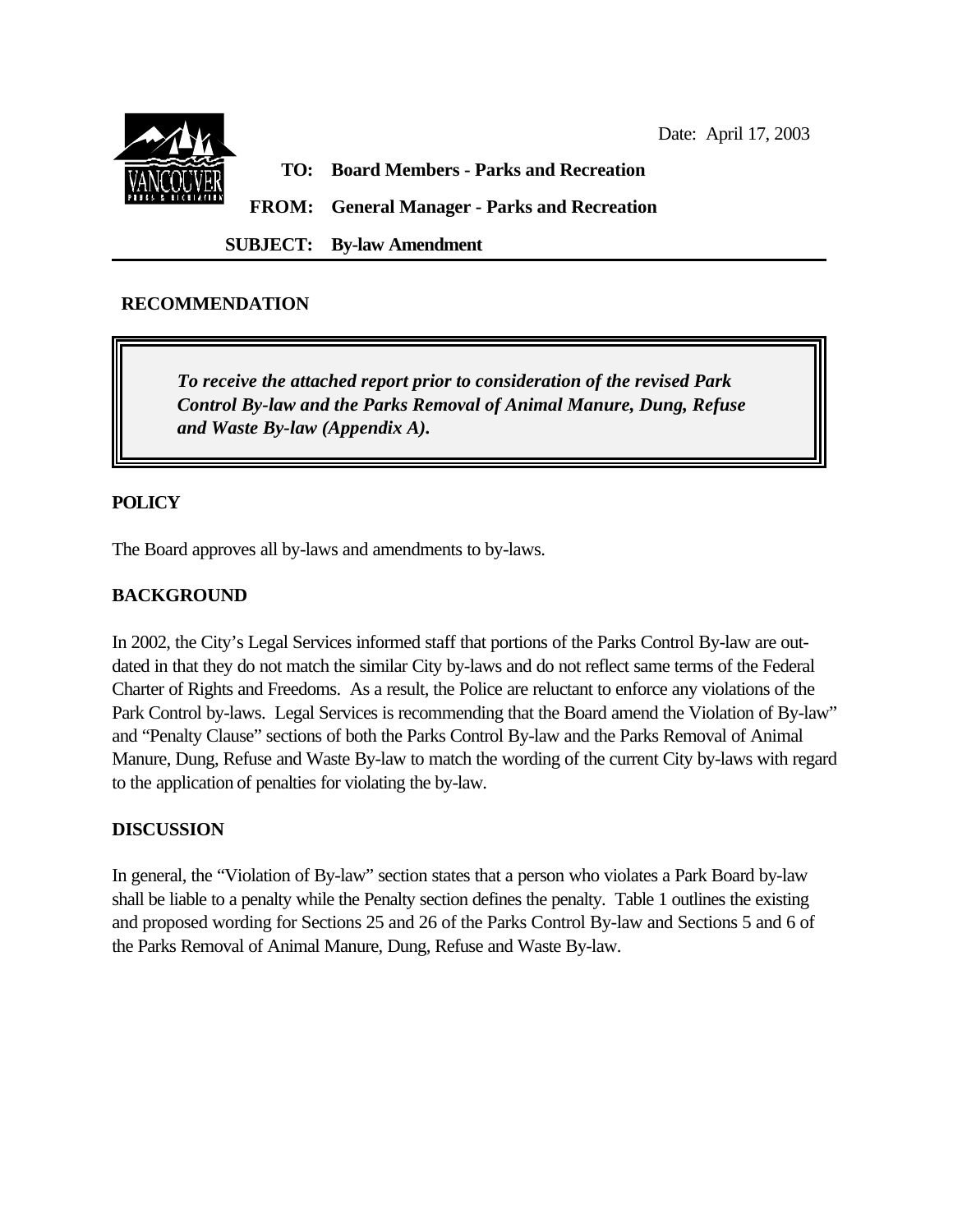| <b>TABLE 1</b>                       |                                                                                                                                                                                                                                                                                                                                                                                                                                                                   |                                                                                                                                                                                                                                                                                                                                                                                                                                                                                                                                                                                                                                                                                                            |
|--------------------------------------|-------------------------------------------------------------------------------------------------------------------------------------------------------------------------------------------------------------------------------------------------------------------------------------------------------------------------------------------------------------------------------------------------------------------------------------------------------------------|------------------------------------------------------------------------------------------------------------------------------------------------------------------------------------------------------------------------------------------------------------------------------------------------------------------------------------------------------------------------------------------------------------------------------------------------------------------------------------------------------------------------------------------------------------------------------------------------------------------------------------------------------------------------------------------------------------|
| <b>By-law</b><br><b>Section</b>      | <b>Existing</b>                                                                                                                                                                                                                                                                                                                                                                                                                                                   | <b>Proposed</b>                                                                                                                                                                                                                                                                                                                                                                                                                                                                                                                                                                                                                                                                                            |
| Park Control<br>By-law<br>Section 25 | Penalty Clause - Every person who<br>commits an offence against this by-law is<br>liable to a fine and penalty not exceeding<br>two thousand dollars (\$2,000) and not<br>less than fifty dollars (\$50) for each<br>offence, or in the alternative, to<br>imprisonment for any period not<br>exceeding two (2) months.                                                                                                                                           | Every person who commits an<br>(a)<br>offence against this by-law is<br>punishable on conviction by a<br>fine of not less than \$50.00 and<br>not more than \$2,000.00 for<br>each offence.<br>Every person who commits an<br>(b)<br>offence of a continuing nature<br>against this by-law is liable to a<br>fine not exceeding \$50.00 for<br>each day such offence is<br>continued.                                                                                                                                                                                                                                                                                                                      |
| Park Control<br>By-law<br>Section 26 | Violations of By-law - Every person<br>who offends against any of the provisions<br>of this by-law, or who suffers or permits<br>any act or thing to be done in<br>contravention or in violation of any of the<br>provisions of this by-law, or who does<br>any act or thing which violates any of the<br>provisions of this by-law, shall be<br>deemed to be guilty of an offence against<br>this by-law and shall be liable to the<br>penalties hereby imposed. | Every person who violates any of the<br>provisions of this by-law, or who<br>suffers or permits any act or thing to be<br>done in contravention or in violation of<br>any of the provisions by this by-law, or<br>who neglects to do or refrains from<br>doing anything required to be done by<br>any of the provisions of this by-law, or<br>who does any act which violates any of<br>the provisions of this by-law, or who<br>fails to comply with an order, direction,<br>or notice given under this by-law is<br>guilty of an offence against this by-law<br>and liable to the penalties hereby<br>imposed. Each day that a violation is<br>permitted to exist will constitute a<br>separate offence. |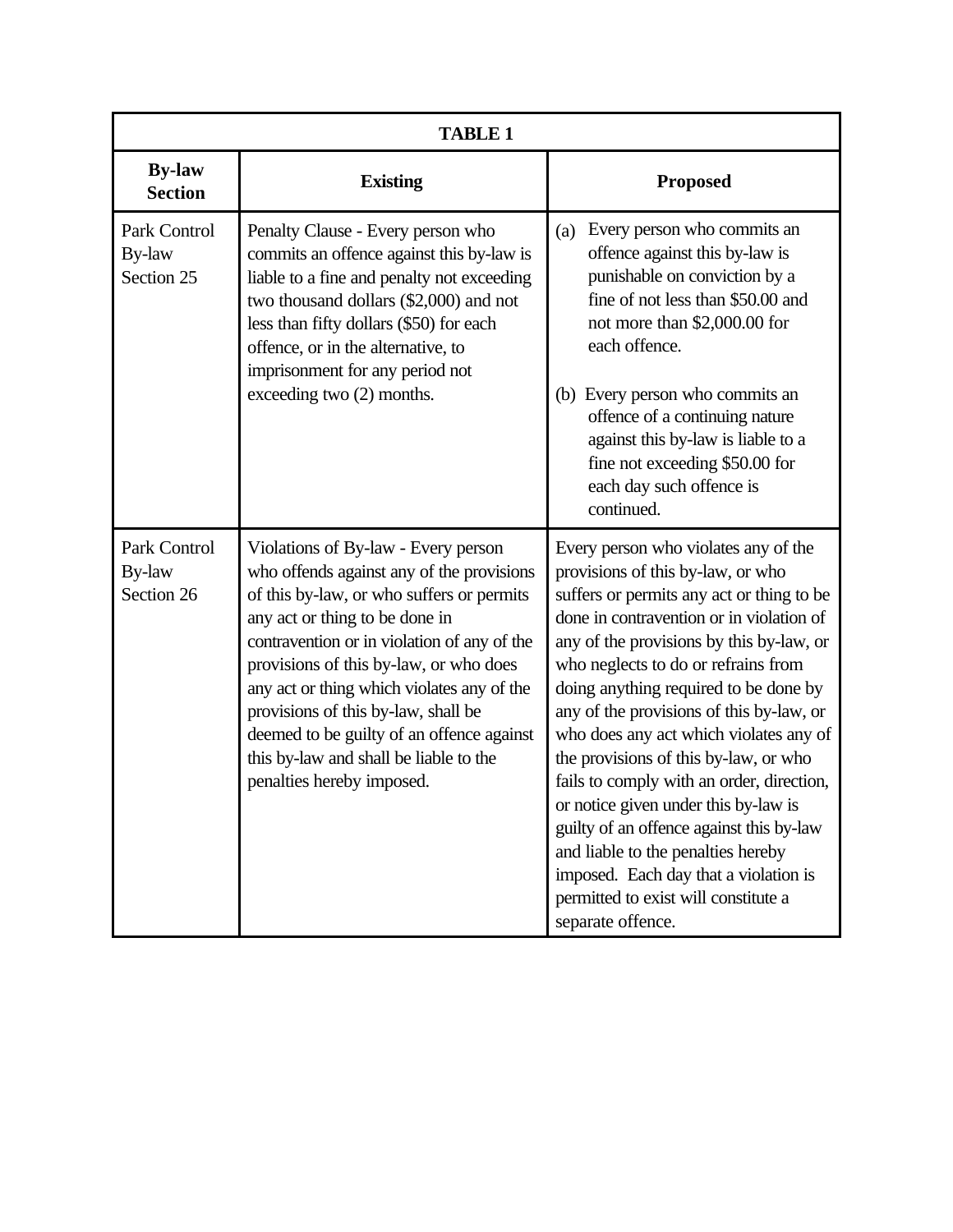| <b>TABLE 1</b>                                                                            |                                                                                                                                                                                                                                                                                                                                                                                                                                                                   |                                                                                                                                                                                                                                                                                                                                                                                                                                                                                                                                                                                                                                                                                                            |  |
|-------------------------------------------------------------------------------------------|-------------------------------------------------------------------------------------------------------------------------------------------------------------------------------------------------------------------------------------------------------------------------------------------------------------------------------------------------------------------------------------------------------------------------------------------------------------------|------------------------------------------------------------------------------------------------------------------------------------------------------------------------------------------------------------------------------------------------------------------------------------------------------------------------------------------------------------------------------------------------------------------------------------------------------------------------------------------------------------------------------------------------------------------------------------------------------------------------------------------------------------------------------------------------------------|--|
| <b>By-law</b><br><b>Section</b>                                                           | <b>Existing</b>                                                                                                                                                                                                                                                                                                                                                                                                                                                   | <b>Proposed</b>                                                                                                                                                                                                                                                                                                                                                                                                                                                                                                                                                                                                                                                                                            |  |
| Parks<br>Removal of<br>Animal<br>Manure, Dung,<br>Refuse and<br>Waste By-law<br>Section 5 | Violations of By-law - Every person<br>who offends against any of the provisions<br>of this by-law, or who suffers or permits<br>any act or thing to be done in<br>contravention or in violation of any of the<br>provisions of this by-law, or who does<br>any act or thing which violates any of the<br>provisions of this by-law, shall be<br>deemed to be guilty of an offence against<br>this by-law and shall be liable to the<br>penalties hereby imposed. | Every person who violates any of the<br>provisions of this by-law, or who<br>suffers or permits any act or thing to be<br>done in contravention or in violation of<br>any of the provisions by this by-law, or<br>who neglects to do or refrains from<br>doing anything required to be done by<br>any of the provisions of this by-law, or<br>who does any act which violates any of<br>the provisions of this by-law, or who<br>fails to comply with an order, direction,<br>or notice given under this by-law is<br>guilty of an offence against this by-law<br>and liable to the penalties hereby<br>imposed. Each day that a violation is<br>permitted to exist will constitute a<br>separate offence. |  |
| Parks<br>Removal of<br>Animal<br>Manure, Dung,<br>Refuse and<br>Waste By-law<br>Section 6 | Penalty Clause - Every person who<br>commits an offence against this by-law is<br>liable to a fine and penalty not exceeding<br>five hundred dollars (\$500) and not less<br>than fifty dollars (\$50) for each offence,<br>or in the alternative, to imprisonment for<br>any period not exceeding two (2)<br>months.                                                                                                                                             | Every person who commits an<br>(a)<br>offence against this by-law is pu<br>nishable on conviction by a fine<br>of not less than \$50.00 and not<br>more than \$2,000.00 for each<br>offence.<br>(b) Every person who commits an<br>offence of a continuing nature<br>against this by-law is liable to a<br>fine not exceeding \$50.00 for<br>each day such offence is<br>continued.                                                                                                                                                                                                                                                                                                                        |  |

The amendment to the Violation of By-law sections focuses on handling repeat offences stating that each day a violation is permitted to exist will constitute a separate offence. The Penalty section amendment removes imprisonment as a possible penalty and adds a fine to not exceed \$50 per day to persons who commit offences of a continuing nature. In addition, the maximum penalty under the Parks Removal of Animal Manure, Dung, Refuse and Waste By-law would increase from \$500 to \$2,000. These amendments are consistent with violation and penalty sections of other civic by-laws.